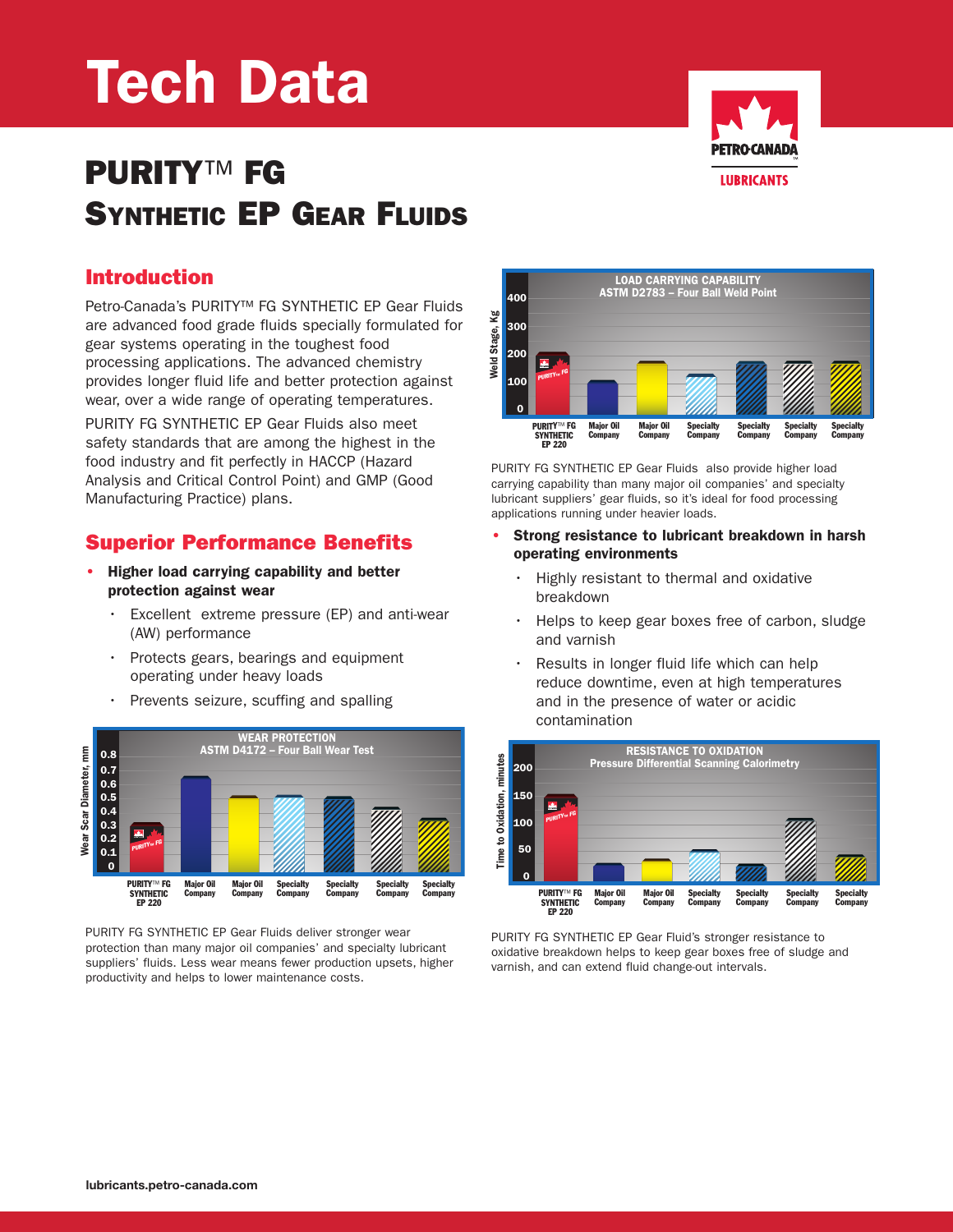- **• Effective across a wide range of temperature extremes**
	- Normal operating range from -35°C / -31°F to 121°C / 250°F
	- Ideal for gear boxes, pumps and bearings operating under wide temperature swings

#### **More Performance Advantages**

- **• Long-term protection against rust and corrosion**
	- Prolongs component life and guards against unplanned downtime
- **• Resistant to foaming**
	- Prevents reservoir overflow
	- Protects against gear damage caused by insufficient lubricant film formation

#### **Approved for Food Safety**

- **• Fully approved for use in and around food processing operations**
	- H1 registered by NSF
	- All fluid components comply with FDA 21 CFR 178.3570 "Lubricants with incidental food contact"
	- Acceptable for use in food processing plants in Canada
	- Certified Kosher and Pareve by Star K
	- Certified Halal by IFANCA
	- Fits perfectly in HACCP (Hazard Analysis and Critical Control Point) and GMP (Good Manufacturing Practice) plans



- **• Free of genetically modified substances (GMS)**
- **• Maintains food allergy safety**

#### **Applications**

PURITY™ FG SYNTHETIC EP Gear Fluids provide outstanding lubrication in all types of enclosed gear drives (worm, helical, bevel and spur). They are also recommended for lubricating plain and anti-friction bearings. They are especially effective in food processing applications running under heavier loads, or subject to high or low temperature extremes.

PURITY FG SYNTHETIC EP Gear Fluids can also be used in bearings and chain drives, providing long service life and clean operation.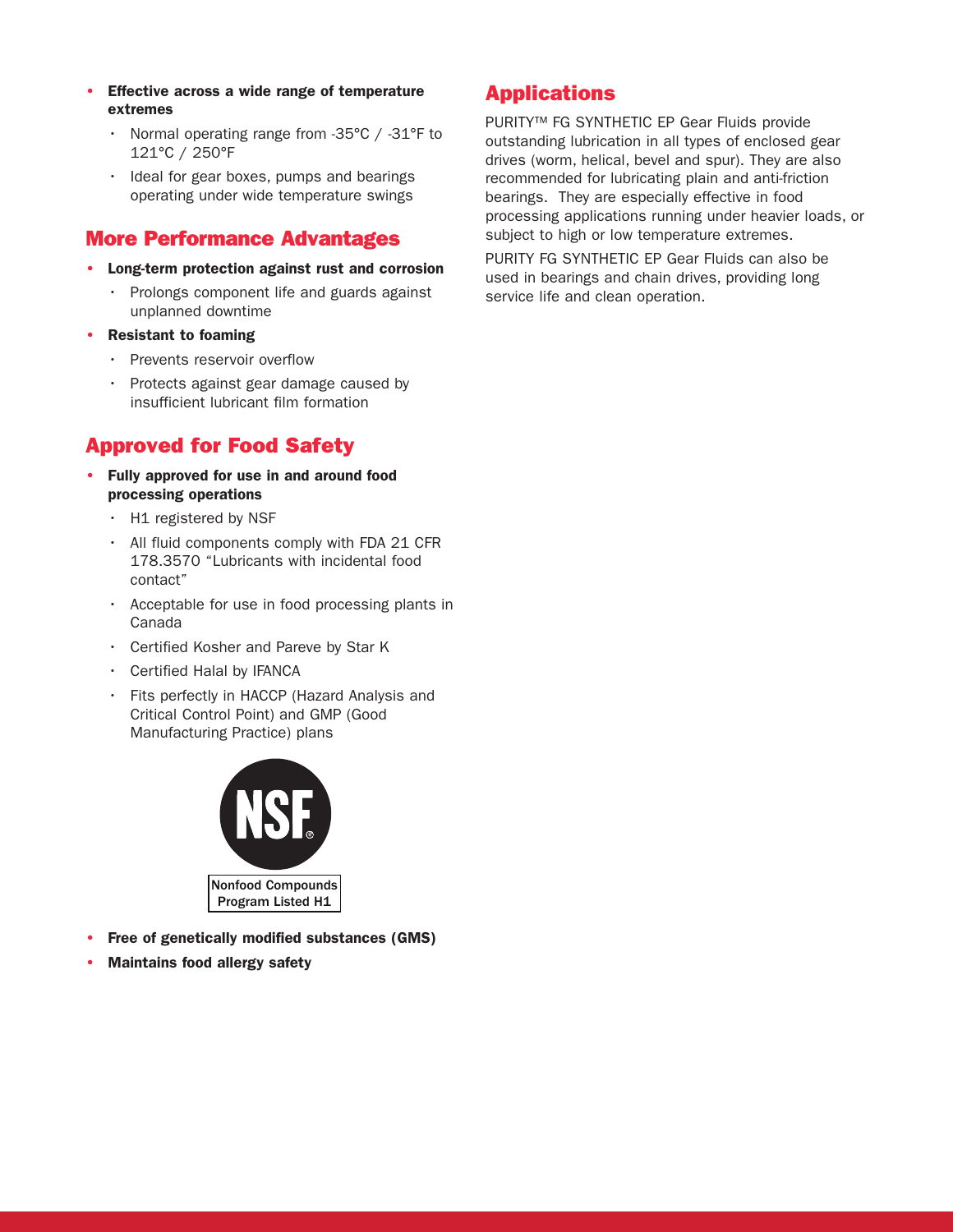### **Typical Performance Data**

| <b>PROPERTY</b>                                                                                            | <b>TEST</b><br><b>METHOD</b>           | <b>SYNTHETIC</b><br><b>EP 220</b> | <b>SYNTHETIC</b><br><b>EP 460</b> |
|------------------------------------------------------------------------------------------------------------|----------------------------------------|-----------------------------------|-----------------------------------|
| <b>ISO Grade</b>                                                                                           |                                        | 220                               | 460                               |
| <b>AGMA Viscosity Grade</b>                                                                                |                                        | 5                                 | $\overline{7}$                    |
| Density, kg/L at 15 °C                                                                                     | <b>ASTM D4052</b>                      | 0.848                             | 0.855                             |
| Colour                                                                                                     | <b>ASTM D1500</b>                      | < 0.5                             | < 0.5                             |
| Viscosity,<br>cSt @ 40 °C / SUS @ 100 °F<br>cSt @ 100 °C / SUS @ 210 °F                                    | ASTM D445 / D2161<br>ASTM D445 / D2161 | 213 / 1098<br>26.4 / 129          | 450 / 2357<br>41.7 / 201          |
| Viscosity Index                                                                                            | <b>ASTM D2270</b>                      | 158                               | 143                               |
| Flash Point (C.O.C.), °C / °F                                                                              | ASTM D92                               | 273 / 523                         | 257 / 495                         |
| Pour Point, °C / °F                                                                                        | <b>ASTM D5950</b>                      | $-40 / -40$                       | $-42 / -44$                       |
| Water Separability at 82 °C / 180 °F<br>mL, fluid-water-emulsion<br>(minutes to separation)                | <b>ASTM D1401</b>                      | 40-38-2<br>(10)                   | $40 - 40 - 0$<br>(20)             |
| Wear Protection and Load Carrying Capability:<br>Four Ball Wear, scar diam (mm)<br>Four Ball Weld, kg / lb | <b>ASTM D4172</b><br><b>ASTM D2783</b> | 0.31<br>200 / 441                 | 0.34<br>160 / 352                 |
| <b>Corrosion Protection:</b><br>Copper Corrosion, 3h @ 121 °C<br><b>Rust A - Distilled Water</b>           | ASTM D130<br>ASTM D665                 | 1B<br>Pass                        | 1A<br>Pass                        |

The values quoted above are typical of normal production. They do not constitute a specification.